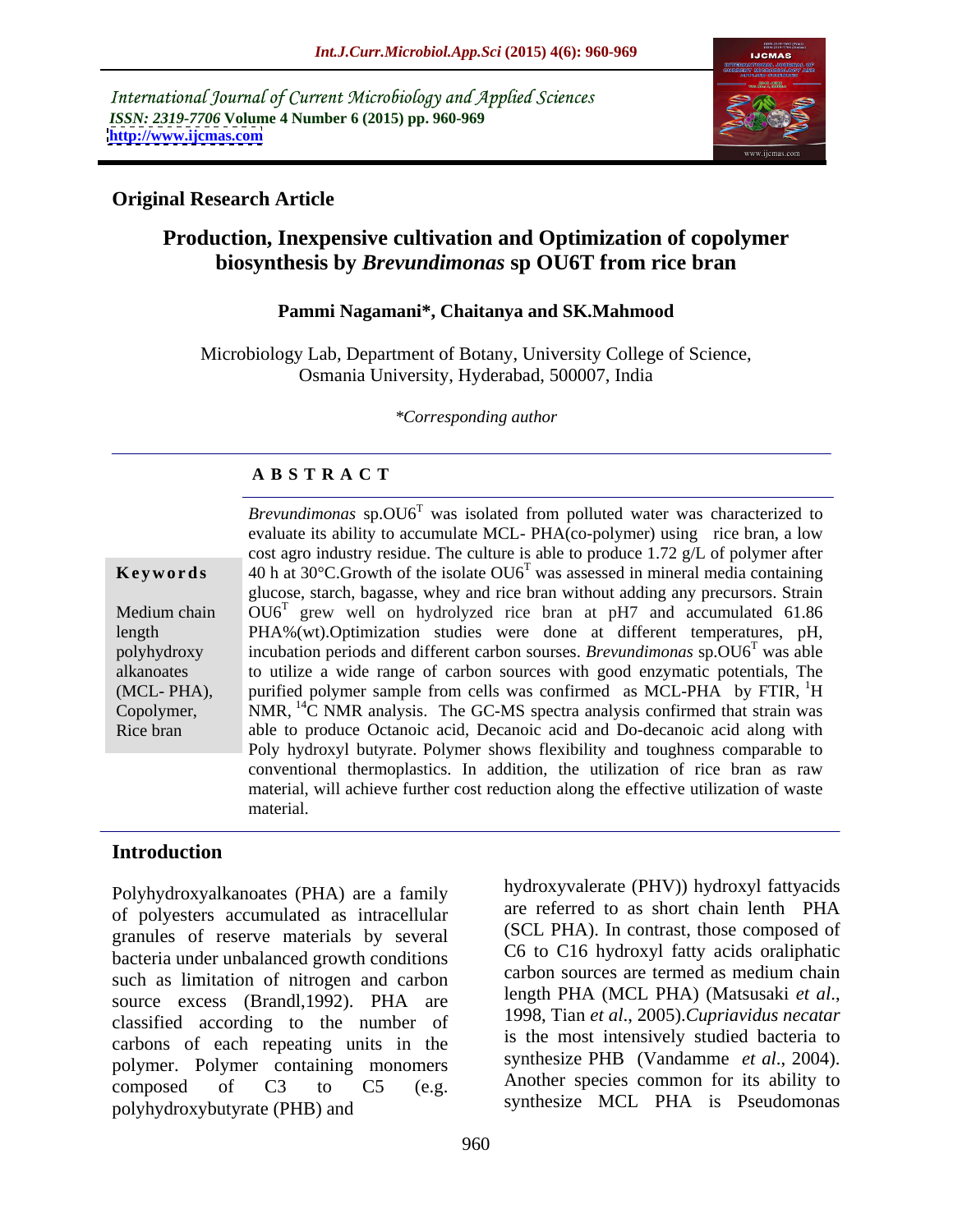and has low *T*m, weaker tensile strength, and longer elongation rate compared with PHB. **Materials and Methods**

Since the first report on Polyhydroxyalkanoates (PHA) The bacterial strain *Brevundimonas sp* OU6 biodegradability, numerous studies have CCM 7839<sup>T</sup> was isolated from polluted focused both on the isolation of new pond, was used study for the production of microorganisms with PHA synthesis PHA. The strain was maintained on E2 capacities and the use of substrates cheaper mineral medium (Lagveen *et al.,* 1988) to than glucose as a source for PHA production check the PHA production. Cultures were (Cerrone *et al.*,2010). From an economical incubated at  $30^{\circ}$  C for 48 h on a rotatory point of view, the cost of substrate for PHA shaker at 150 rpm/min. Glucose and rice production can be decreased if a waste bran (each 20 g  $\mathbf{l}^{-1}$ ) were used separately as product is used (Choi *et al.*, 1997). This sole as carbon source. The pH of the strategy could make PHA production more economical, which at the same time treating sterilization. LB agar was used as a solid

The ability to produce biodegradable polymers from inexpensive and renewable carbon sources may improve the economics of the process and lower production cost. There has been considerable interest in the process and its hydrolysate was prepared by use of cheap carbon substrates for PHA suspending 20 gms of finely powdered rice production since the cost of the carbon bran (2%) in 1 liter of water. pH was source accounts for about 50% of the adjusted to 7.0 and heated to 80<sup>0</sup> C for 30 production costs (Kim., 2000). The various min. The content was filtered and the cheap carbon sources used include whey, volume was made up to 1 liter. This was wastewater from olive mills, molasses, corn used directly with the  $E_2$  mineral medium. steep liquor; starchy wastewater and palm oil mill effluent (Lapointe *et al.,* 2002; Marangoni *et al.*, 2002; Pozo *et al.*,<br>2002).There are only a few reports on the The carbohydrate content of raw materials in use of rice bran by bacteria to produce PHA. Van-Thuoc *et al*., (2007) reported that in order to use the agro-industrial residues as fermentation substrates, these should be

oleovarans (Timm *et al.*, 1990) MCL PHA subjected to hydrolysis for the release of consists of monomers of 3 hydroxy- easily metabolizable sugars. In this study, hexanoate (HHx), 3-hydroxyoctanoate we hydrolyzed the rice bran by using water (HO), 3-hydroxydecanoate (HD), 3- and not by acids and have studied the hydroxydodecanoate or even higher chain cultural conditions on the synthesis and length monomers (Ouyang *et al*., 2007). accumulation of PHA by *Brevundimona*s sp Properties of MCL PHA are completely  $OU6<sup>T</sup>$  . The potential of the isolate to different from polyhydroxybutyrate (PHB). accumulate copolymer (MCL- PHA) using MCL- PHA is amorphous and viscoelastic ince bran andanalysis of the copolymer has also been evaluated.

# **Bacterial Strain and media**

wastes without extra disposal cost. medium for colony purification and for was isolated from polluted  $\overline{0}$  C for 48 h on a rotatory ) were used separately as medium was adjusted to 7.2 before maintenance of the strain at  $4^0C$ .

# **Preparation of rice bran hydrolysate**

Rice bran is a byproduct of the rice milling  $\overline{0}$  C for 30

### **Determination of total sugar content**

The carbohydrate content of raw materials in the culture broth was measured by phenol sulphuric acid method (Dubios *et al.,* 1956) using standard graph.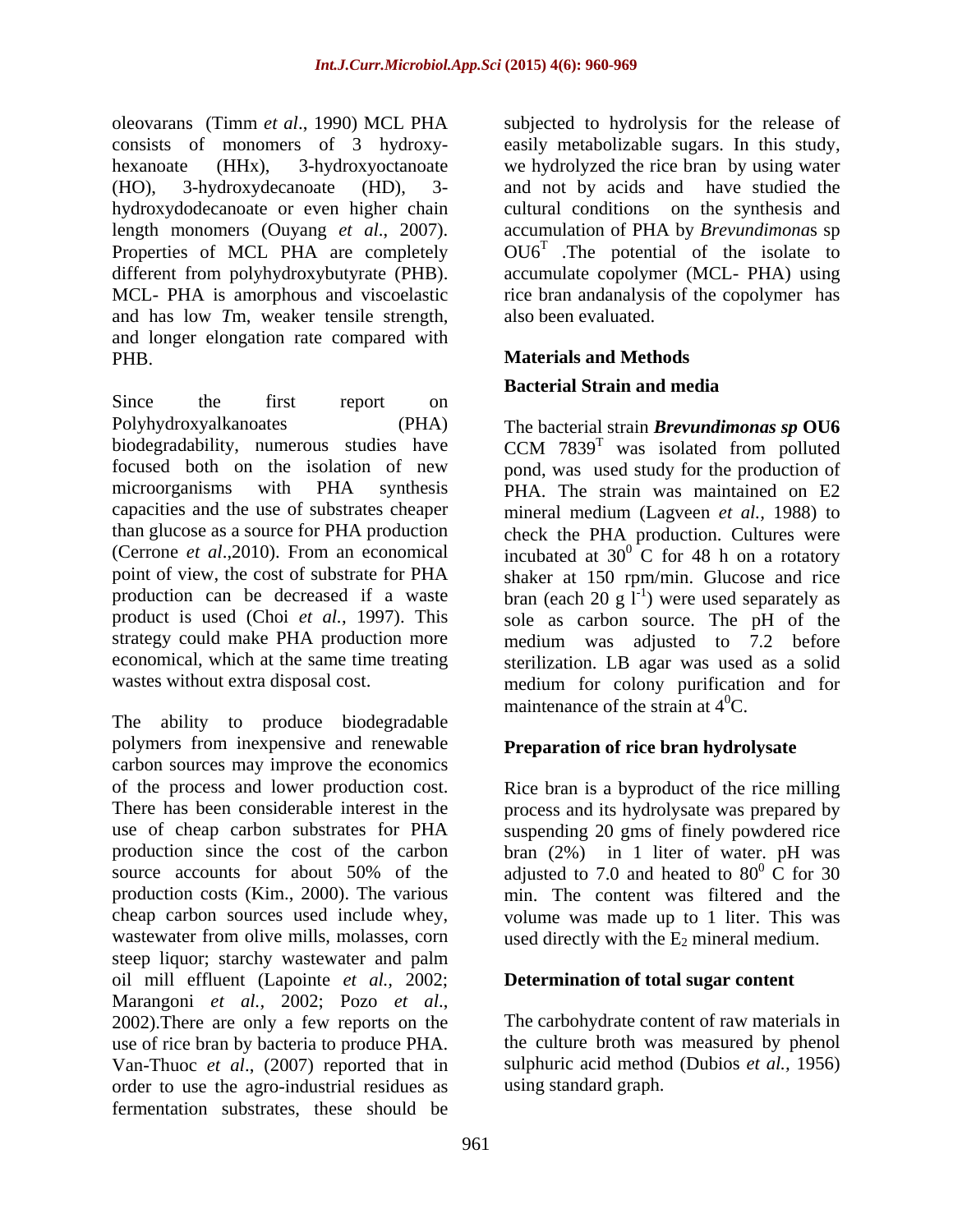Different parameters were selected for ml culture broth were centrifuged, pellet optimization. These include different obtained was washed and dried at 105°C concentrations of rice bran, effect of various until the weight did not decrease further. carbon source concentrations, incubation PHA estimation was carried out according to periods, pH and temperature. The carbon Law and Slepecky (1961). PHA (%) was sources (2%), glucose, lactose, galactose, defined as the percentage of the ratio of sucrose and maltose were added to the  $E_2$  PHA to cdw. PHA extraction was performed mineral medium. Flasks with  $E_2$  mineral according to the hypochlorite method medium were incubated at varying (Ramsay *et al.*, 1990). temperature between  $15-40$  <sup>0</sup>C with a difference of  $5^{\circ}$ C. For the analysis of other **FTIR** parameters, *Brevundimonas sp* OU6<sup>T</sup> was<br>grown on E2 media with 2% glucose as sole was **was** and the set of the set of the set of the set of the set of the set of the set of the set of the set of the set of the set of the set of the set of the set of the set of the set of the set of the set of the set of grown on E2 media with 2% glucose as sole source of carbon, for 48h on an orbital *Brevundimonas sp*  $O\mathrm{U6}^T$  was subjected to shaker at 150 rpm and 30 °C. Time FTIR analysis. Intense absorptions at 1724 dependent studies were carried out by 1740 cm 1, which corresponds to ester withdrawal of a pair of flasks at regular functional groups primarily from lipids, fatty intervals (4 h). The growth in the liquid medium was monitored in terms of<br>absorbance of the culture at 420 nm using  $^{1}$ H NMR absorbance of the culture at 420 nm using visible range of a UV spectrophotometer. The effect of variation in the pH of medium The  ${}^{1}H$  NMR analysis of the polymer was recorded by growing the isolates at sample was carried out on Varian-300 different pH values on  $E_2$  mineral media. spectrometer (USA). The 300 MHz  $H$ The rpm of the shaker was adjusted at NMR spectra were recorded at 24°C in different speeds, to study the growth and CDCl3 solution of polyester (50 mg/ml) PHA accumulation of the isolates at different variations of rpm. The analysis was sweep width of 4000 Hz. Tetra methyl saline also done by different concentrations of was used as an internal chemical shift glucose. standard. The spectra was recorded for

The presence of cytoplasmic inclusions were<br>seen with Sudan black B staining (Norris  $14$ C NMR seen with Sudan black B staining (Norris and Swain., 1971), further confirmed by Nile blue staining (Ostle and Holt., 1982)

After incubation, each sample was used for the determination of the cell dry weight (cdw) and PHA content in the culture

**Optimization studies** extending the supernatant fluid. The cell concentration was determined by measuring cdw as follows: 5 (Ramsay *et al*., 1990).

### **FTIR**

Extracted polymer from strain was subjected to acids and PHA were evident.

## **1H NMR**

**Fluorescence microscopy** and for the polymer extracted from test  $\rm ^1H$ with a acquisition time of 2.0480 seconds, commercial PHA (Sigma-Aldrich, USA) strains.

# **14C NMR**

and observed the cells under the recorded at 23°C on a CDCl3 solution of fluorescence microscope. by polyester (50 mg mL-1) with an 18.5-us **Analytical methods**  and 24,154 Hz spectral width. The chemical The 100-MHz 13C NMR spectra were pulse width, 90° pulse angle, 5 s repetition shifts  $(\delta)$  were referenced against tetra methyl silane internal standard.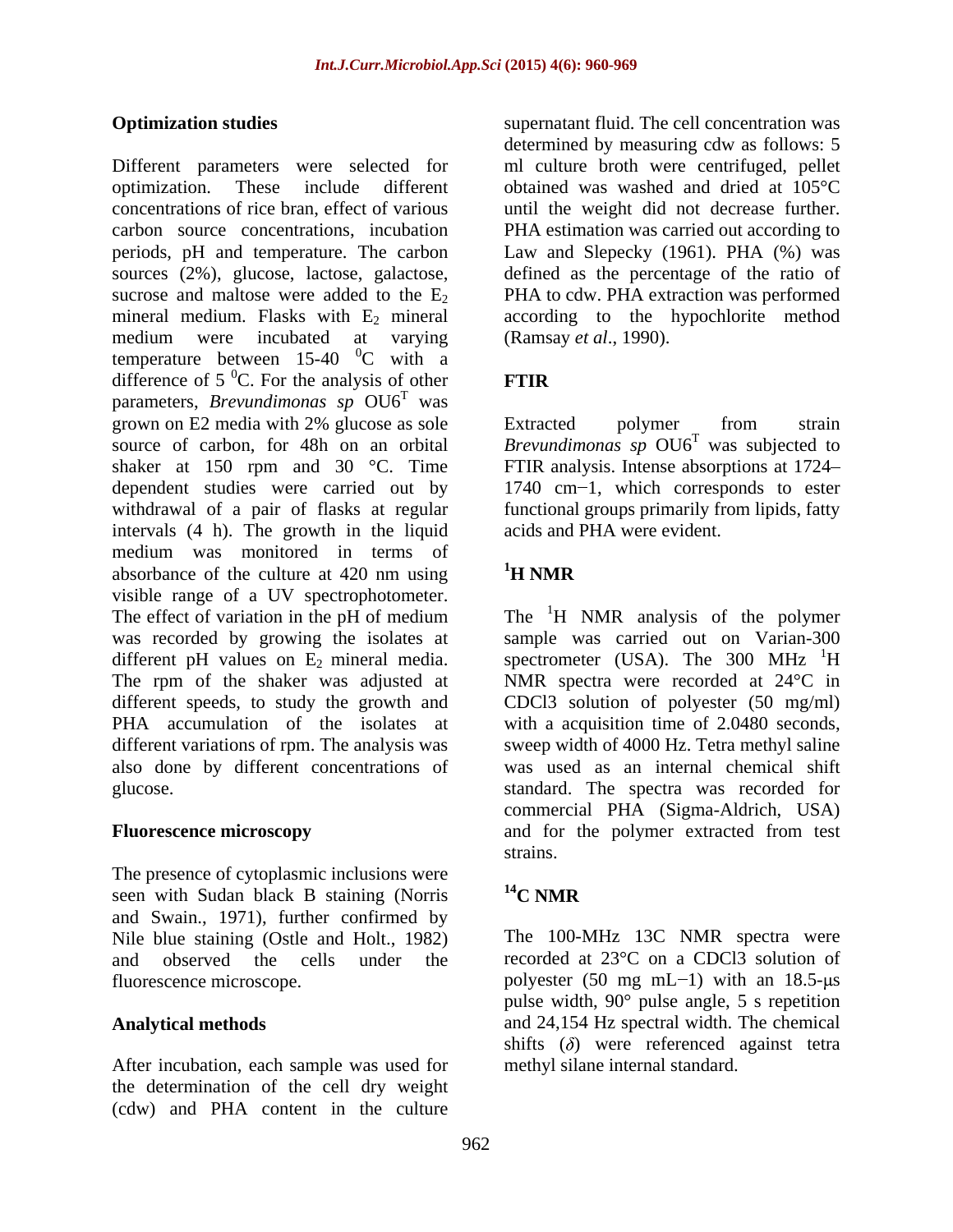The thermal properties of the incubation period. Maximum growth was at homopolymers, copolymers were 40h and polymer content was  $61\%$  (w/v) of investigated by DSC. Sample OU6 DSC CDW with rice bran. Maximum biomass (Universal V4.2E TA Instrument) runs were was observed at pH 7.0. It was also observed made at a heating rate of 10\_C/m between that biomass production was fastest between 10 and 500<sub></sub>C under 50 mL/m nitrogen in a 32h to 40h of growth. Strain produced dynamic mode of operation. The Tg was determined from the second heating was supplemented by 2% crude rice bran as cycle.The polymer film weighing 5-10 mg carbon source, promoted PHA accumulation was encapsulated in aluminum pans and sealed in a press. The reference pan was sealed empty. Two holes were bored in the Polymer was extracted and IR spectra was pan lids to allow gaseous nitrogen to create recorded for the polymer dissolved in an inert atmosphere in the DSC chamber and the sample. The pans were uniformly heated absorption bands at 1,727.19 and 1,277.07 with a temperature increment of  $10^{\circ}$ C/min cm 1, corresponding to C = O and C-O up to 190°C and rapidly quenched stretching groups, respectively. Other thereafter. The sample was reheated till absorption bands at 1,379, 1,459, 2,922 and 190°C to check the stability of the polymer. 3,410cm- 1corresponding to -CH3, -CH2, - A peak was obtained at the Tm of the CH and O–H groups are shown in Figure 3. sample. In case of two peaks obtained, the higher temperature was considered as the Tm. is shown in Figure .4. The resonance of the

thickness), temperature of the injector was  $250^{\circ}$  C; the initial oven temperature was

presence of polymer granules present in side

**Thermal analysis**  the bacterial cells (fig 1). Polymer production was observed from 20h to 60h 40h and polymer content was 61% (w/v) of CDW with rice bran. Maximum biomass 1.722 PHA g/Lwhen E2 Mineral medium and utilized rice bran completely(Fig.2).

chloroform. Spectra showed two intense

**GC-MS analysis**  169.13 ppm were assigned by data For the peak analysis of OU6, Capillary GC- previous report (Doi *et al.,* 1986), The MS was performed on a Shimadzu GC-MS spectrum has 10 major and minor peaks for G1110/MS data system. Samples were the carbon atoms of the individual monomer ionized by electron impact (70 eV). Column units, although the peaks corresponding to and temperature were as follows: DB wax carbon atoms 6 and 7 can be resolved only column (polar,  $30m$ ,  $0.32\mu m$ ,  $0.25\mu m$  when an expansion of the side-chain The  $^{14}$ C NMR spectrum of PHA from  $OU6<sup>T</sup>$ monomers at 19.73, 40.75, 67.58, and comparison to 3HB according to the methylene carbons is examined.

increased at the rate of  $15^{\circ}$  C/min from  $50^{\circ}$  Expansion of the carbonyl, side-chain C up to 200° C. The helium gas used as methylene, and methyl carbon regions carrier gas, with a split less injection (80:1), showed minor peaks due to 3HO monomer 1 µl of sample was injected and Hewlett- units, but these peaks were poorly resolved Packard model 5972 was used. from the major peaks in all cases. The **Results and Discussion Polymer analysis PHA.** Very small peaks corresponding to Florescence microscopy revealed the spectrum. chemical shift data of individual monomers 3HHx monomers were observed in the spectrum.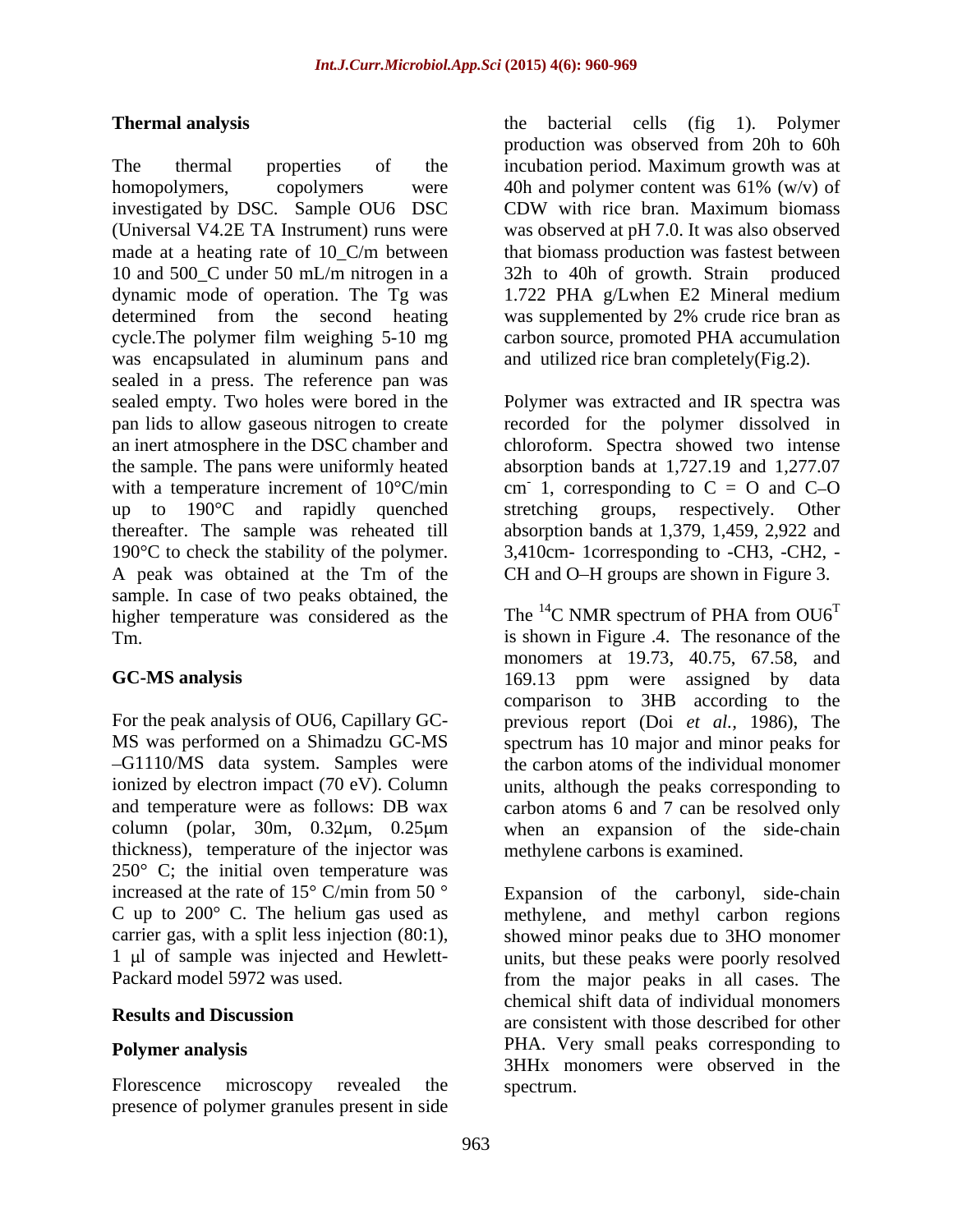

**Fig.1** Flourascence micrograph of . Brevundimonas sp.OU6T showing polymer inclusions

**Fig.2** Graphical representation showing the optimization of various parameters of *Brevundimonas* sp. $OU6<sup>T</sup>$ *Brevundimonas* sp.OU6<sup>T</sup>

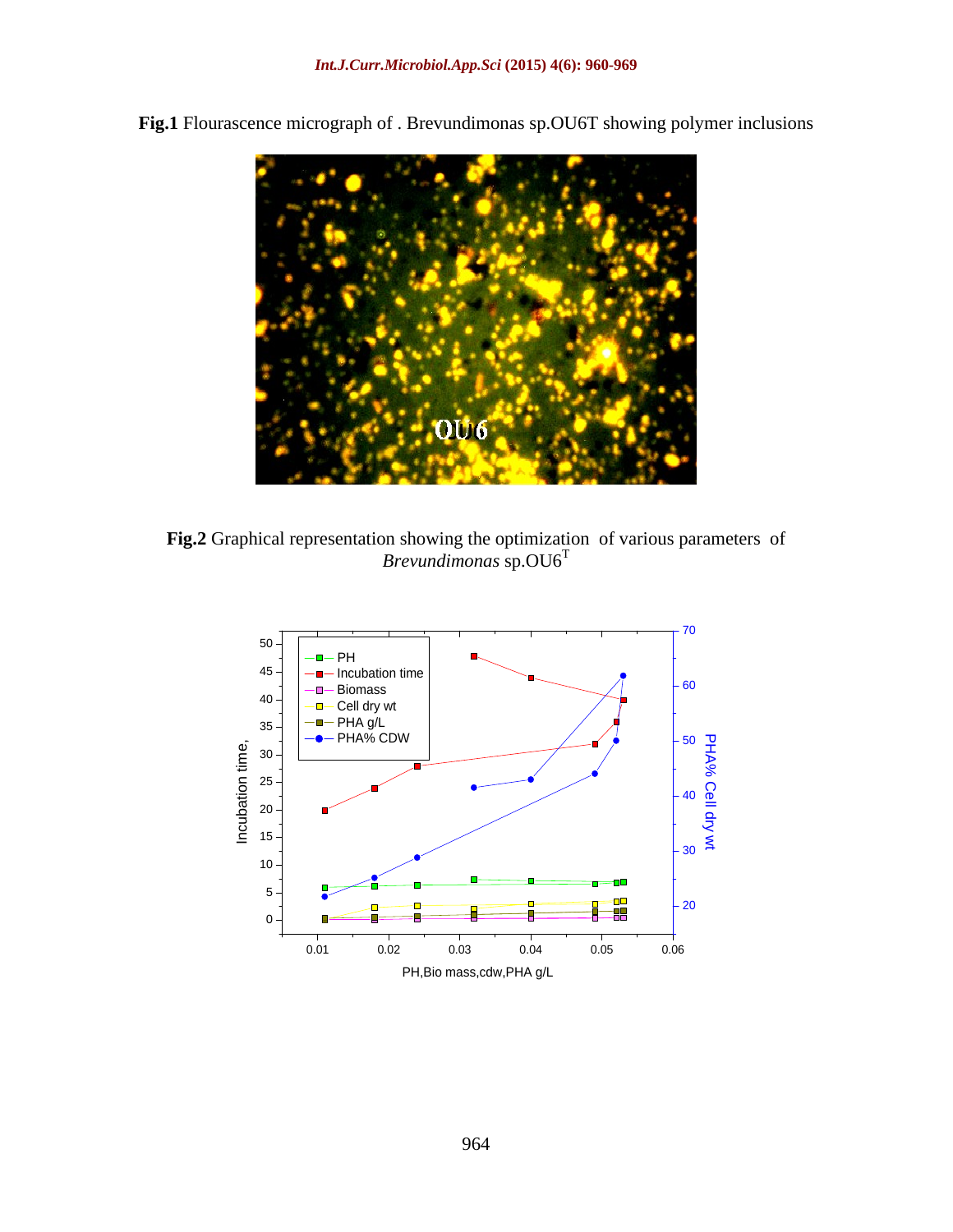

**Fig.3** IR spectra of polymer from isolate OU6, grown on rice bran

**Fig.4** 14C NMR spectra of polymer from isolate OU6



Fig.5<sup>1</sup>H NMR spectrum of the polymer isolated from OU6

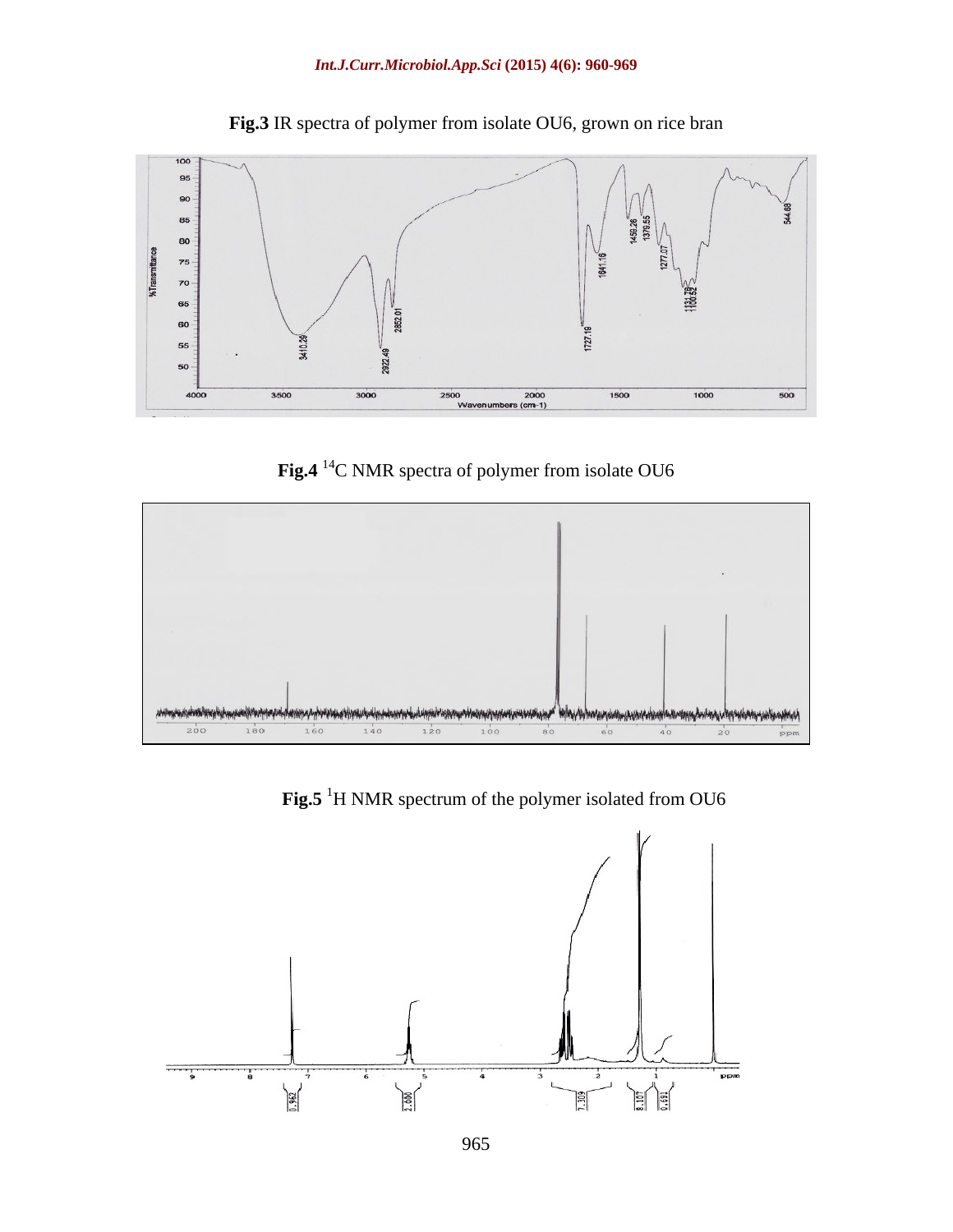



**Figure.7** a and b.MS of the polymer extracted from the isolate OU6 with rice bran



**Fig.8** DSC of polymer from isolate OU6 grown on rice bran

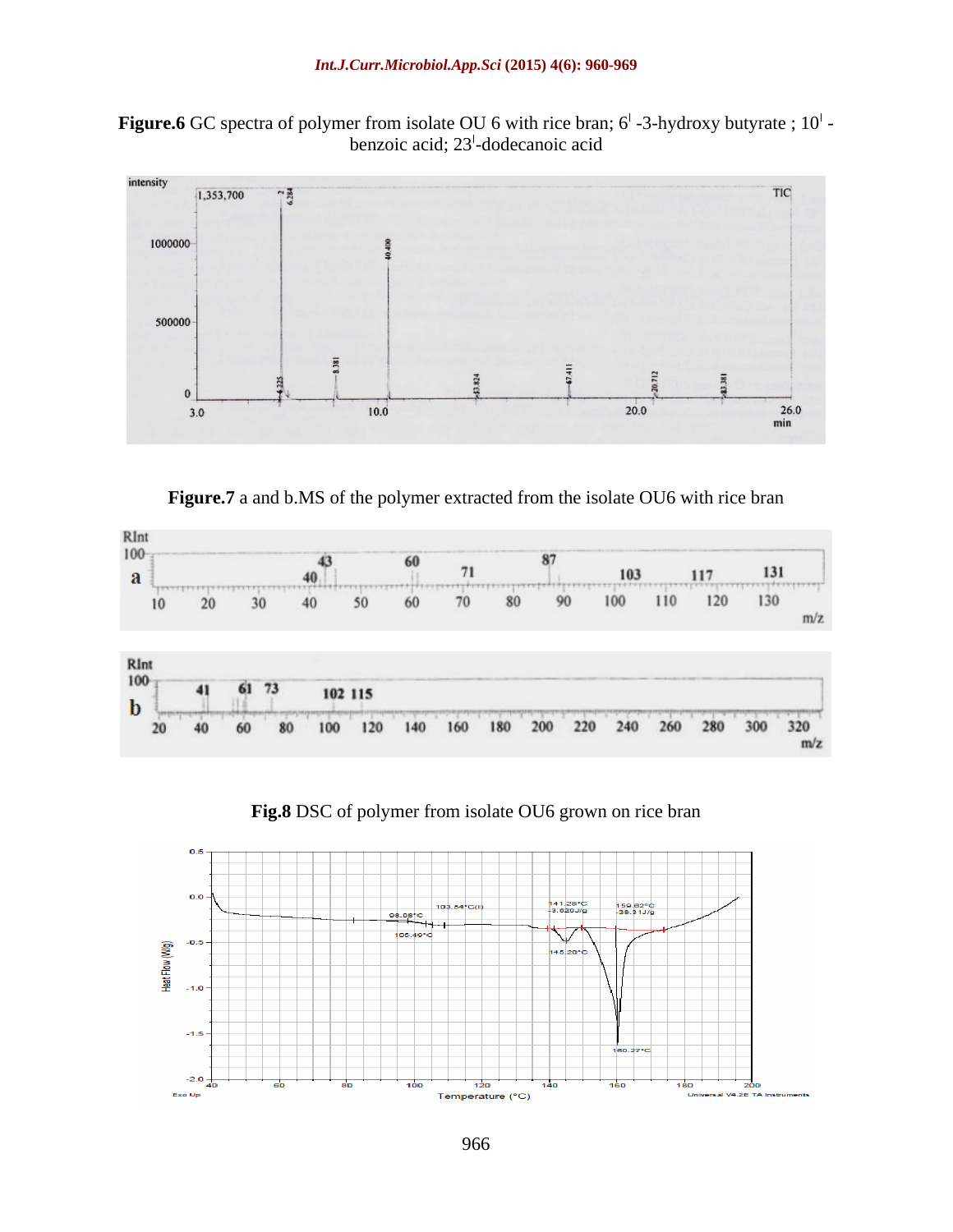All carbon lines are sharp singlets,  ${}^{14}C$  NMR those of authentic standards. The acid which was confirmed by GC-MS (Figures 6).

The  ${}^{1}H$  NMR spectrum of the polymer isolated from OU6 cells grown on ricebran corresponding to the methylene group ( corresponded to the methyne group (-CH-). corresponded to the methyl group (-CH3-). monomer units with a trace of octanoate and

OU6,with retention times of 6.2, 23.3,23.4 min(fig 6).These monomers were identified Production of co-polymer P-3(HB-co-HV) as, 3-hydroxybutyricacid, 3- by *Bacillus sp*.40 using various inexpensive hydroxyoctanoate (3HO), 3- carbon sources including rice bran was hydroxydecanoate (3HD) respectively. reported by Nagamani *et al.* (2013). The Thepeak at m/z 43 represented the 3- biosynthesis of PHA by *Brevundimonas*  hydroxy butyrate (3HB), the peak at m/z *vesicularis* LMG P-23615 and *Sphingopyxis*  105.10 represented the standard benzoic *macrogoltabida* LMG 17324 using acid acid, and the peak at m/z 61.05 represented hydrolyzed sawdust as the carbon source the 3- hydroxyoctanoate (3HO), 3- was carried out by Johanna A *et al.*(2007). hydroxydecanoate (3HD)(fig.7). These mass Huang *et al*. (2006) have successfully used spectra were confirmed by comparison with inexpensive extruded rice bran and corn

spectrum of OU6 revealed the presence of a composition of PHA synthesized by OU6 copolymer with rice bran, containing PHB, from rice bran was found to consist of along with decanoic acid and do decanoic 95mol% 3HB, 2.5 mol%3HO and 2.5 those of authentic standards. The mol%3HD.

isolated from OU6 cells grown on ricebran on ricebran is shown in Fig 8. The melting showed major peaks corresponding to P point of copolymer  $(160.27^{\circ}$ C) is with in the (3HB) at 1.26 ppm (Figure.5). A doublet range of those reported for PHA (Yuji *et al.,* was recorded at 2.57and 2.50 ppm 2008). The temperature at which the peak CH2-), while a multiple signal at 5.22 ppm temperature of melting (Tm), however, if Another doublet signal at 1.28 ppm temperature value was considered as the The methyl esters showed a sharp signal at showing two peaks, one small peak is 5.20 ppm, corresponding to the CH3-O formed at  $145.20^{\circ}$ C and the other large peak group of the esters. These results suggest the was at  $160.27^{\circ}$  C. The polymers were found major components of polymer to be poly- $\beta$ - to be melt stable, when heated above their hydroxybutyrate. In addition a major peak at Tm till 190°C, was re obtained on second 0.8 ppm indicated the incorporation of heating, suggesting their stability. When monomers in the polymer sample. This heated beyond the Tm till 210°C and characteristic signal indicates that the quenched to  $50^{\circ}$ C, the peak at Tm was lost polymer accumulated by OU6 grown on rice on subsequent heating. Melting behaviour bran contained greater than 90 mol% 3HB decanoate . From the spectra ,it is evident polymer with highest value of  $T_m$  (160<sup>°</sup>C) that OU6 produced a considerable amount of was of relatively high crystallinity, resulting copolymer with rice bran. in high stiffness and brittleness. On the other In GC-MS, three major ester peaks were that of copolymer with the highest other found for the PHA isolated from the strain than butyrate molecules. DSC traces showing the melting temperature for the PHA isolated fromOU6, when grown  $\sigma$ <sup> $\sigma$ </sup>C) is with in the was obtained was considered as the two peaks were obtained; the higher Tm. The calorimetric scan for OU6 is and crystallization of PHA have been studied by Gunaratne *et al*. (2005). The  $^0$  C) hand, the lowest value of  $T_m$  (145<sup>0</sup> C) was  $^0$  C) was than butyrate molecules.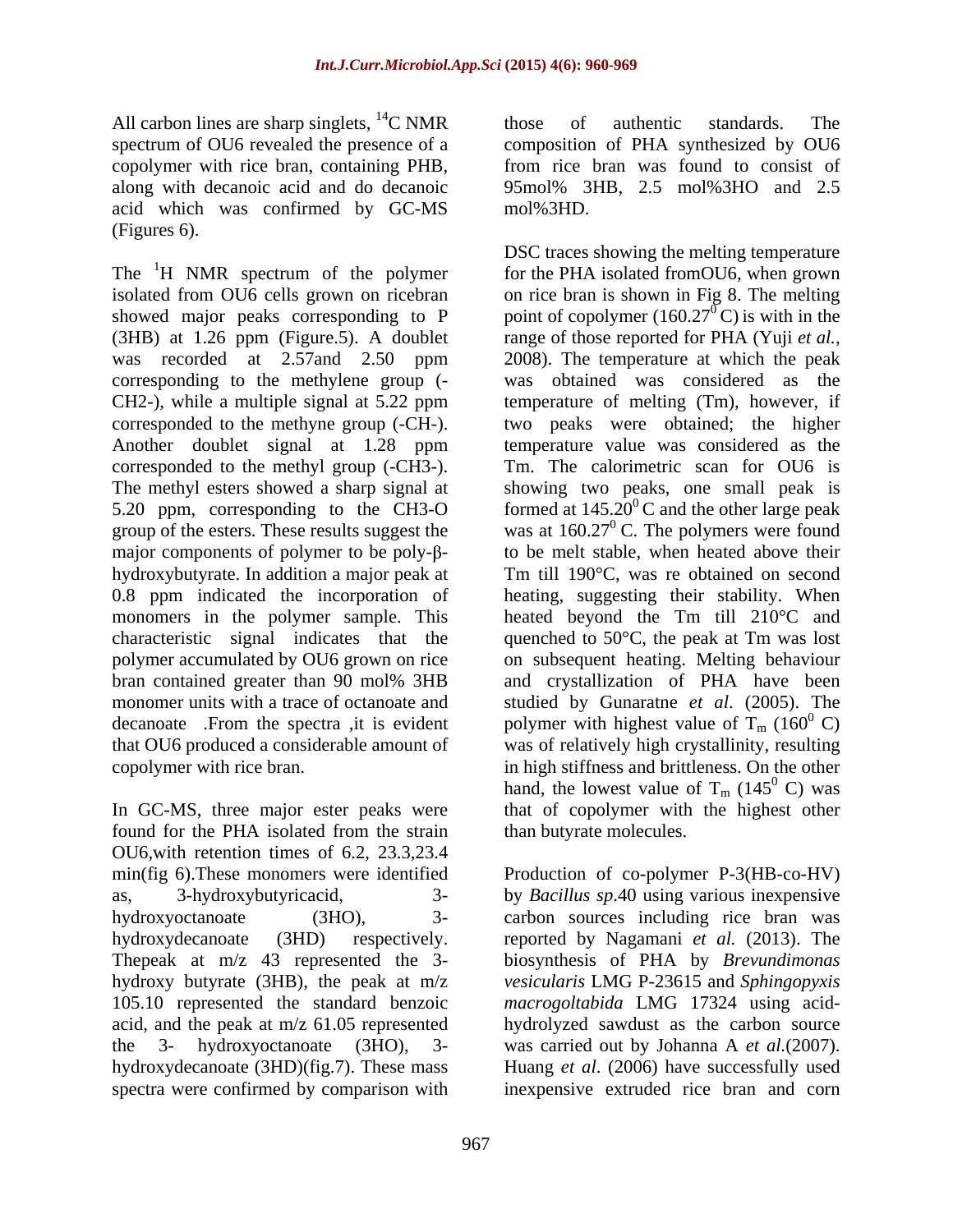starch in PHA production from *Haloferax mediterranei*. Typical mcl PHA commonly produced by *Pseudomonas spp*. are sticky and mechanical advantages (Fiedler *et al.,* 2000). Copolymers of scl and mcl monomers combine the strength of PHB and Wastewater (TPOMW, alpeorujo): the flexibility of mcl PHA; they are more Polyhydroxyalkanoates (PHAs) promising for at least packaging applications

The author (PN) thanks University Grants Commission of India for providing

- 
- Matsusaki, H., Manji, S., Taguchi, K., Kato,

hydroxyalkanoate) biosynthesis genes

- Tian, S.J., Lai, W.J., Zheng, Z., Wang, H.X., *Aeromonas hydrophila* on biosynthesis
- Vandamme, P., Coenye, T. 2004. Taxonomy
- Ouyang, S. P., Liu, Q., Fang, L., Chen, G. *Pseudomonas putida* KT2442 and their B. 1988. Formation of polyesters by

applications in poly(hydroxyalkanoate) production. *Macromol. Biosci.*, *7*: 227- 233.

- amorphous materials without useful thermal Cerrone, F., Maria ,D.M.S., Juárez-Jimenez, (Qiu *et al.,* 2004;). *Microbiol. Biotechnol.*,20: 594 601. B. J., and Pozo, C. 2010. Biological Treatment of Two-Phase Olive Mill Wastewater (TPOMW, Polyhydroxyalkanoates Production by Azotobacter Strains. *J.*
- **Acknowledgements** and economic evaluation for poly(3- Choi,J,, Lee, S.Y, 1997. Process analysis hydroxybutyrate) production by fermentation. *Bioprocess. Eng.* 17: 335-342.
- fellowship under RFSMS, SAP. Kim, B.S. 2000. Production of poly (3- **References** substrates. *Enzyme Microb. Technol.* hydroxybutyrate) from inexpensive 27:774-777.
- Brandl, H., Puchner, P.1992. Biodegradation Lapointe, R., Lambert, A., Savard, L. 2002 of plastic bottles made from 'Biopol' in Process forproduction of biopolymer: an aquatic ecosystem under in situ Process forproduction of biopolymer: Patent No. WO0222841.
	- conditions. *Biodegrad.,* 2: 237-243. M., Fukui, T., Doi, Y. 1998. Cloning hydroxybutyrate-co-3-hydroxyvalerate) and molecular analysis of the poly(3- by Ralstonia eutropha in whey and hydroxybutyrate) and poly(3- inverted sugar with propionic acid hydroxybutyrate-co-3- feeding. *Process Biochem*., 38: 137 Marangoni, C., Furigo, A., G.M.F. 2002. Production of poly(3- 141.
	- in *Pseudomonas* sp. strain 61-3. *J.*  Pozo, C., Martinez-Toledo, M.V., Rodelas, *Bacteriol*., 180: 6459 6467. B. and Gonzalez- Lopez, J. 2002. Chen, G.Q. 2005. Effect of production of polyhydroxyalkanoates overexpression of phasin gene from by Azotobacter chroococcum H23 in of copolyesters of 3-hydroxybutyrate and 3-hydroxyhexanoate. *Fems* mills).*JBiotechnol.*, 97: 125–131. Effects of culture conditions on the by Azotobacter chroococcum H23 in media containing a high concentration of alpechin (wastewater from olive oil
	- *Microbiol. Lett.*, 244: 19–25. Van- Thuoc, D., Quillaguaman, J., Mamo, of the genus *Cupriavidus*: a tale of lost and found. Int. J. Syst. *Evol.* hydroxybutyrate) production by *Microbiol.*, 54: 2285–2289. *Halomonas boliviensis* LC1. *J. Appl. Microbiol.,* 54: 2285 2289. *Halomonas boliviensis* LC1. *J. Appl.* G., Mattiasson, B. 2007. Utilization of agriculture residues for poly hydroxybutyrate) production by *Microbiol.,* **104:** 420-428.
	- Q. **2007.** Construction of pha- Operon-<br>Lageveen, R.G., Huisman, G.W., Preustig, Defined Knockout Mutants of H., Ketelaar, P., Eggink, G., Witholt,